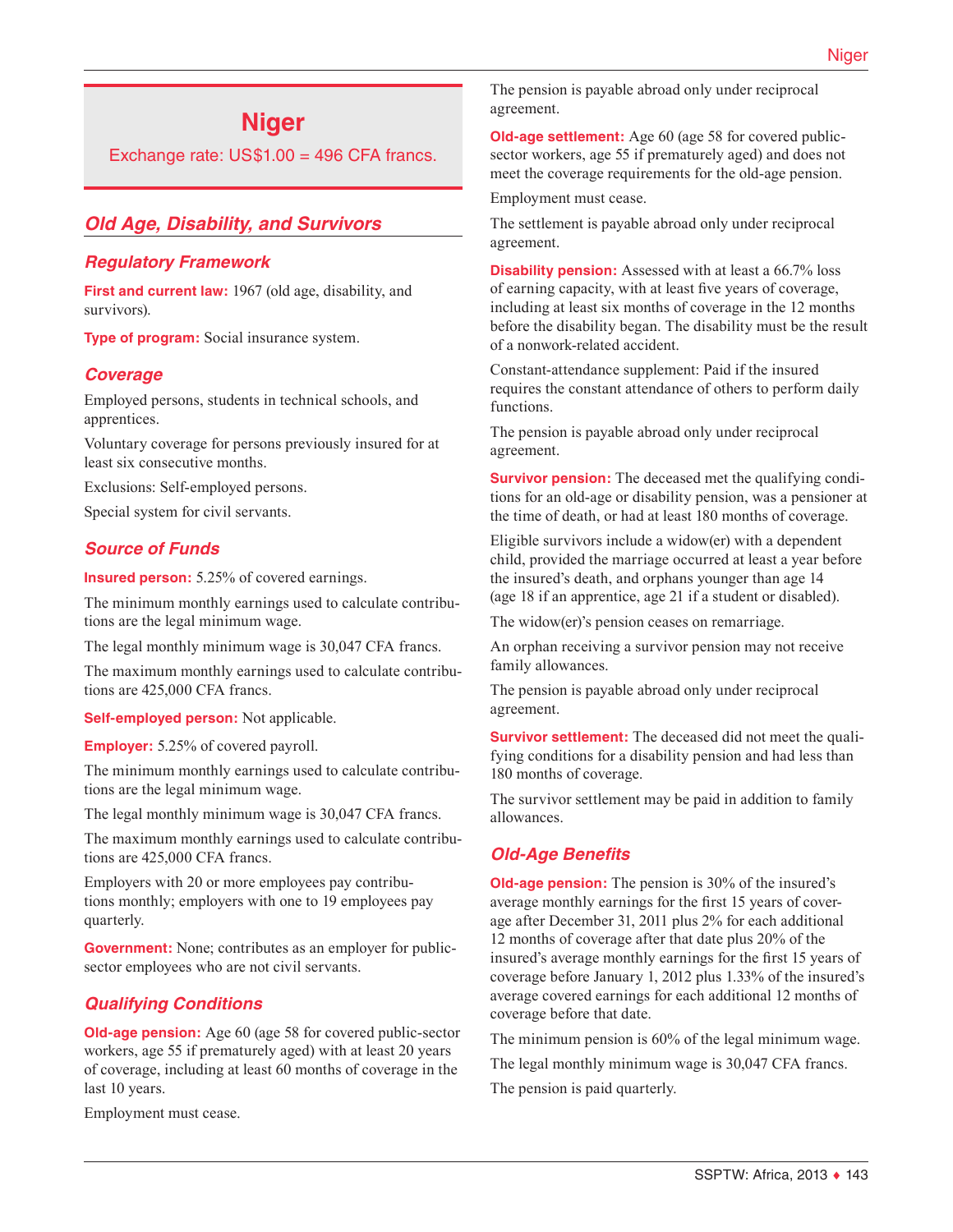**Old-age settlement:** A lump sum of one month of the insured's average covered earnings is paid for each year of coverage.

Benefit adjustment: Benefits are adjusted by decree according to changes in the cost of living and the legal minimum wage, depending on the financial resources of the system.

# *Permanent Disability Benefits*

**Disability pension:** The pension is 30% of the insured's average monthly earnings for the first 15 years of coverage after December 31, 2011 plus 2% for each additional 12 months of coverage after that date plus 20% of the insured's average monthly earnings for the first 15 years of coverage before January 1, 2012 plus 1.33% of the insured's average covered earnings for each additional 12 months of coverage before that date.

The minimum pension is 60% of the legal minimum wage.

The legal monthly minimum wage is 30,047 CFA francs.

Constant-attendance supplement: 50% of the disability pension is paid.

The disability pension ceases at normal retirement age and is replaced by an old-age pension of the same value.

The insured may be required to undergo a medical examination by a doctor approved or designated by the National Social Security Fund every six months in the first two years; thereafter, once a year.

Benefit adjustment: Benefits are adjusted by decree according to changes in the cost of living and the legal minimum wage, depending on the financial resources of the system.

# *Survivor Benefits*

**Survivor pension:** 50% of the old-age or disability pension the deceased received or was entitled to receive is paid to an eligible widow(er). If there is more than one eligible widow(er), the pension is split equally.

**Orphan's pension:** 25% of the old-age or disability pension the deceased received or was entitled to receive is paid for each eligible orphan; 40% for each full orphan.

The value of the orphan's pension must not be less than the value of family allowances.

All survivor benefits combined must not exceed 100% of the deceased's pension.

**Survivor settlement:** A lump sum of one month of the old-age or disability pension the deceased received or was entitled to receive with at least 180 months of coverage is paid for each six-month period of coverage. If there is more than one widow(er), the allowance is split equally.

Benefit adjustment: Benefits are adjusted by decree according to changes in the cost of living and the legal minimum wage, depending on the financial resources of the system.

# *Administrative Organization*

Ministry of Public Administration and Labor ([http://www](http://www.gouv.ne) [.gouv.ne\)](http://www.gouv.ne) provides general supervision.

National Social Security Fund, managed by a tripartite council and a director, administers the program.

# *Sickness and Maternity*

### *Regulatory Framework*

**First law:** 1952.

**Current law:** 1965 (family and maternity).

**Type of program:** Social insurance system. Maternity benefits only.

#### *Coverage*

Employed women. Exclusions: Self-employed persons.

# *Source of Funds*

**Insured person:** None.

**Self-employed person:** Not applicable.

**Employer:** See source of funds under Family Allowances.

**Government:** None.

# *Qualifying Conditions*

**Cash sickness benefits:** No statutory benefits are provided. (The labor code requires employers to provide paid sick leave.)

**Cash maternity benefits:** The insured must have worked for the current employer for at least two years.

# *Sickness and Maternity Benefits*

**Sickness benefit:** No statutory benefits are provided. (The labor code requires employers to provide paid sick leave.)

**Maternity benefit:** 100% of the insured's last earnings (the employer pays 50% of the benefit) is paid for six weeks before and eight weeks after the expected date of childbirth; may be extended for up to three weeks if there are complications arising from pregnancy or childbirth.

# *Workers' Medical Benefits*

Working women are reimbursed for the cost of medical care during pregnancy and childbirth. (The labor code requires employers to provide certain medical services.)

# *Dependents' Medical Benefits*

**Medical benefits for dependents:** No statutory benefits are provided. (Some health and welfare services are provided to mothers and children under Family Allowances.)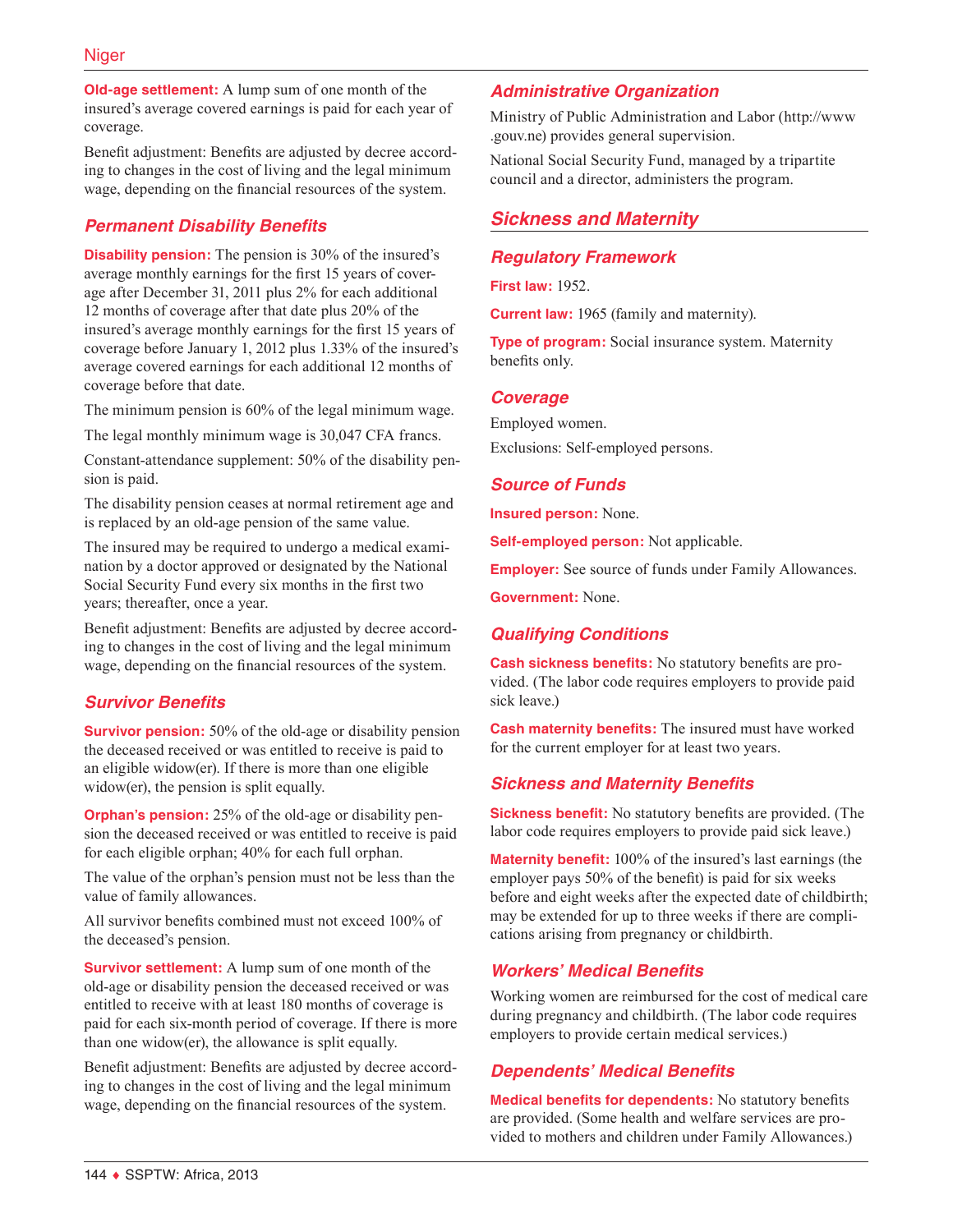# *Administrative Organization*

Ministry of Public Administration and Labor ([http://www](http://www.gouv.ne) [.gouv.ne\)](http://www.gouv.ne) provides general supervision.

National Social Security Fund, managed by a tripartite council and a director, administers the program.

# *Work Injury*

#### *Regulatory Framework*

**First law:** 1961.

**Current law:** 1965 (work injury).

**Type of program:** Social insurance system.

### *Coverage*

Employed persons, including self-employed persons, students in technical schools, apprentices, and certain members of production cooperatives.

Voluntary coverage is available (except for temporary disability).

### *Source of Funds*

#### **Insured person:** None.

**Self-employed person:** 2% of covered annual earnings.

The minimum monthly earnings used to calculate contributions are 1.4 times the legal minimum wage.

The legal monthly minimum wage is 30,047 CFA francs.

The maximum monthly earnings used to calculate contributions are 425,000 CFA francs.

**Employer:** 1.75% of covered payroll.

The minimum monthly earnings used to calculate contributions are the legal minimum wage.

The legal monthly minimum wage is 30,047 CFA francs.

The maximum monthly earnings used to calculate contributions are 425,000 CFA francs.

Employers with 20 or more employees pay contributions monthly; employers with one to 19 employees pay quarterly.

**Government:** None.

#### *Qualifying Conditions*

**Work injury benefits:** There is no minimum qualifying period. Accidents that occur while commuting to and from work are covered.

#### *Temporary Disability Benefits*

50% of the insured's average daily earnings in the month before the disability began is paid for the first 28 days; thereafter, 66.7%. The benefit is paid from the day after

the disability began until full recovery or certification of permanent disability.

### *Permanent Disability Benefits*

**Permanent disability pension:** If the insured is assessed with a total disability, the monthly pension is 100% of the insured's average monthly earnings in the last 12 months.

The minimum annual earnings used to calculate benefits are 504,800 CFA francs.

The maximum annual earnings used to calculate benefits are 6,235,000 CFA francs.

Constant-attendance supplement: If the insured requires the constant attendance of others to perform daily functions, 40% of the insured's pension is paid.

Partial disability: If the assessed degree of disability is greater than 10%, the benefit is the average insurable annual earnings multiplied by 0.5 for each degree of assessed disability from 10% to 50%, plus average insurable annual earnings multiplied by 1.5 for each degree of assessed disability greater than 50%.

If the assessed degree of disability is 10% or less, a lump sum is paid.

The partial disability pension is paid monthly, quarterly, or annually depending on its value.

The pension may be partially converted to a lump sum after receiving the pension for five to seven years, subject to conditions.

The insured may be required to undergo a medical examination by a doctor approved or designated by the National Social Security Fund every six months in the first two years; thereafter, once a year.

Benefit adjustment: Benefits are adjusted according to changes in the legal minimum wage.

#### *Workers' Medical Benefits*

Benefits include medical and surgical care, hospitalization, medicine, appliances, transportation, and rehabilitation.

#### *Survivor Benefits*

**Survivor pension:** 30% of the deceased's earnings used to calculate the disability pension is paid to an eligible widow(er). If there is more than one eligible widow, the pension is split equally.

Remarriage allowance: A lump sum of three years of the survivor pension is paid.

**Orphan's pension:** The pension is 15% of the deceased's earnings used to calculate the disability pension for each of the first two orphans younger than age 14 (age 18 if an apprentice, age 21 if a student or disabled); 10% for each additional orphan; 20% for each full orphan.